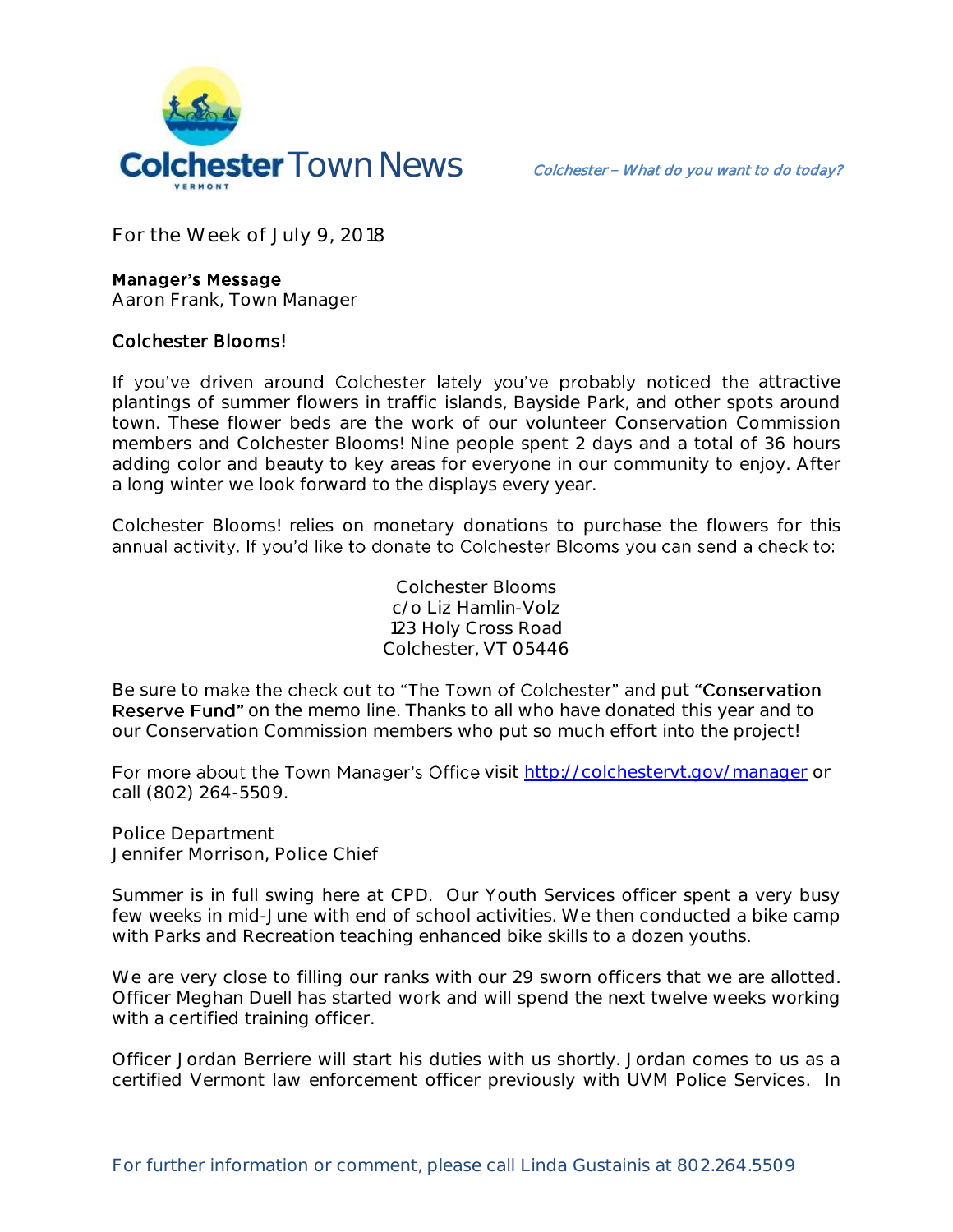

mid-July, Zachary Roy will join our department and begin his training at the Vermont Police Academy later this month.

With summer comes lots of outdoor activities and travel. This is also the time of year for crashes, injuries, and disturbances. Please be cautious and courteous both on the roadways and the water. Thoughtful actions go a long way to helping everyone enjoy our brief warm weather season.

For more about Colchester Police Department visit<http://colchestervt.gov/police> or call (802) 264-5556 (non-emergency).

**Rescue and Technical Rescue Squads**

**Scott Crady, Rescue Chief**

- Welcome to our newest full time member of Colchester Rescue: John Keating. John is an Advanced Emergency Medical Technician with experience from St. Michaels Rescue and Milton Rescue. He will also be Colchester Rescue's Outreach Coordinator.
- Congratulations to Abbie Longchamp and Connor Poulin on their successful transition from junior to full members of the Rescue Squad. Junior members are personnel that are between the ages of 16 and 18 and are high school students. Abbie and Connor have been a pleasure to work with and we look forward to continuing our association with them as full members of Rescue.
- We would like to congratulate Rescue members Mathew McBride, Sara Till, and Donald Fahringer on their successful completion of their six-month probationary period.
- Colchester Rescue is now on Instagram, please follow us! @Colchester\_rescue

For more about Colchester Rescue, please visit [http://colchestervt.gov/rescue](http://colchestervt.gov/rescue/index.shtml) or call (802) 264-5990.

**Upcoming Town Meetings:** 

- Planning Commission: 1st & 3rd Tuesdays of the month, 7:00pm. July only changes: July Planning Commission meetings will be held on 7/10 and 7/24 at the Meeting House on Main St.
- **Development Review Board:**  $2^{nd}$  Wednesday of the month, 7:00pm. Next meeting: 7/11
- **Recreation Advisory Board:** 2<sup>nd</sup> Wednesday of the month, 7:00am, Champlain Room, 2nd floor, Next meeting: 7/11
- **Conservation Commission:** 3rd Monday of the month, 7:00pm, at the Bayside Activity Center or per agenda. Next meeting: 7/16
- **Selectboard:** 2nd & 4th Tuesday of the month, 6:30pm. July meetings: 7/10 and 7/24